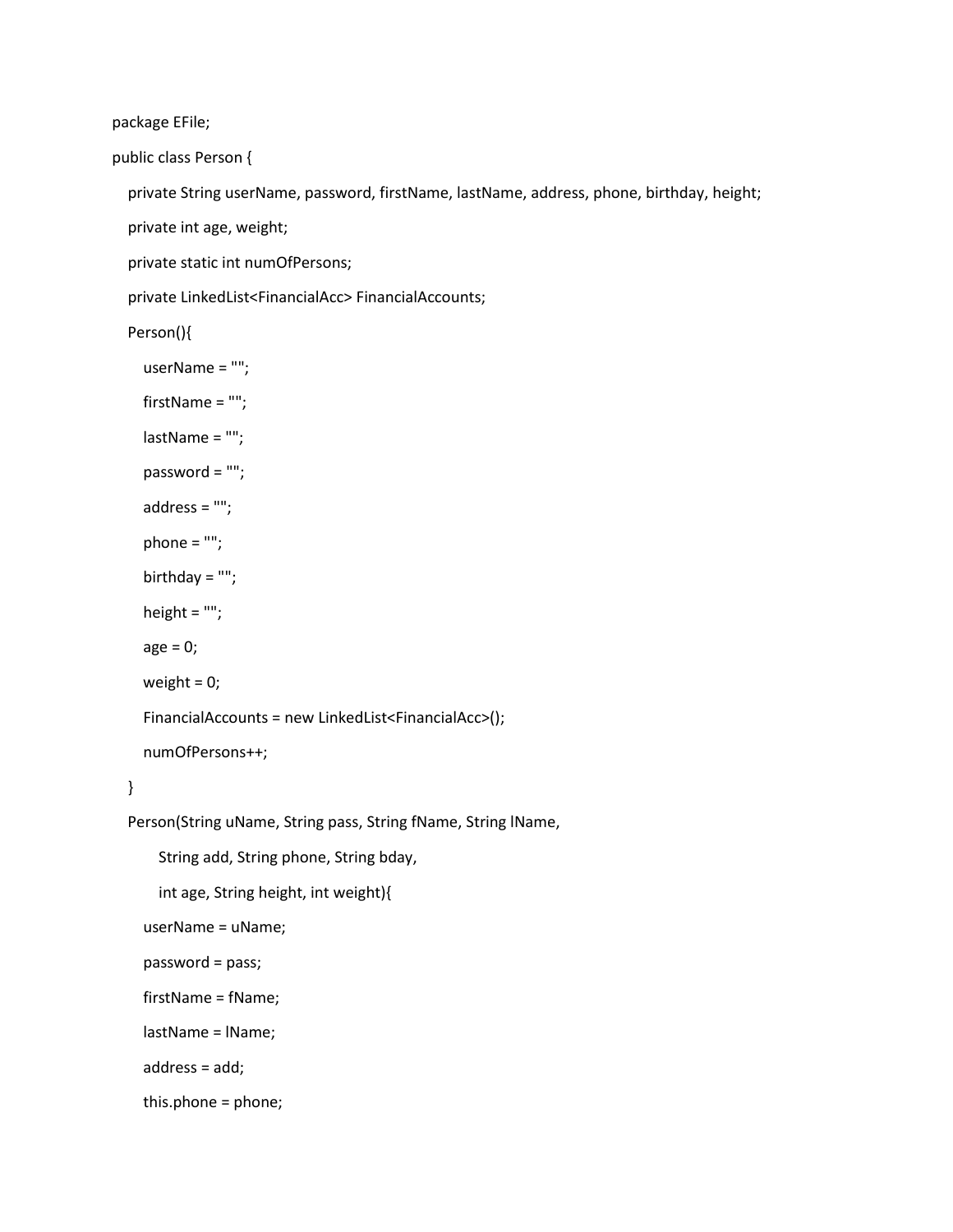```
 birthday = bday;
  this.age = age;
  this.height = height;
  this.weight = weight;
  FinancialAccounts = new LinkedList<FinancialAcc>();
  numOfPersons++;
} 
public void setUserName(String uName){
  userName = uName;
}
public void setFirstName(String fName){
  firstName = fName;
} 
public void setLastName(String lName){
  lastName = lName;
} 
public void setPassword(String pass){
  password = pass;
} 
public void setAddress(String add){
  address = add;
} 
public void setPhone(String p){
  phone = p;
} 
public void setBirthday(String b){
  birthday = b;
}
public void setHeight(String h){
```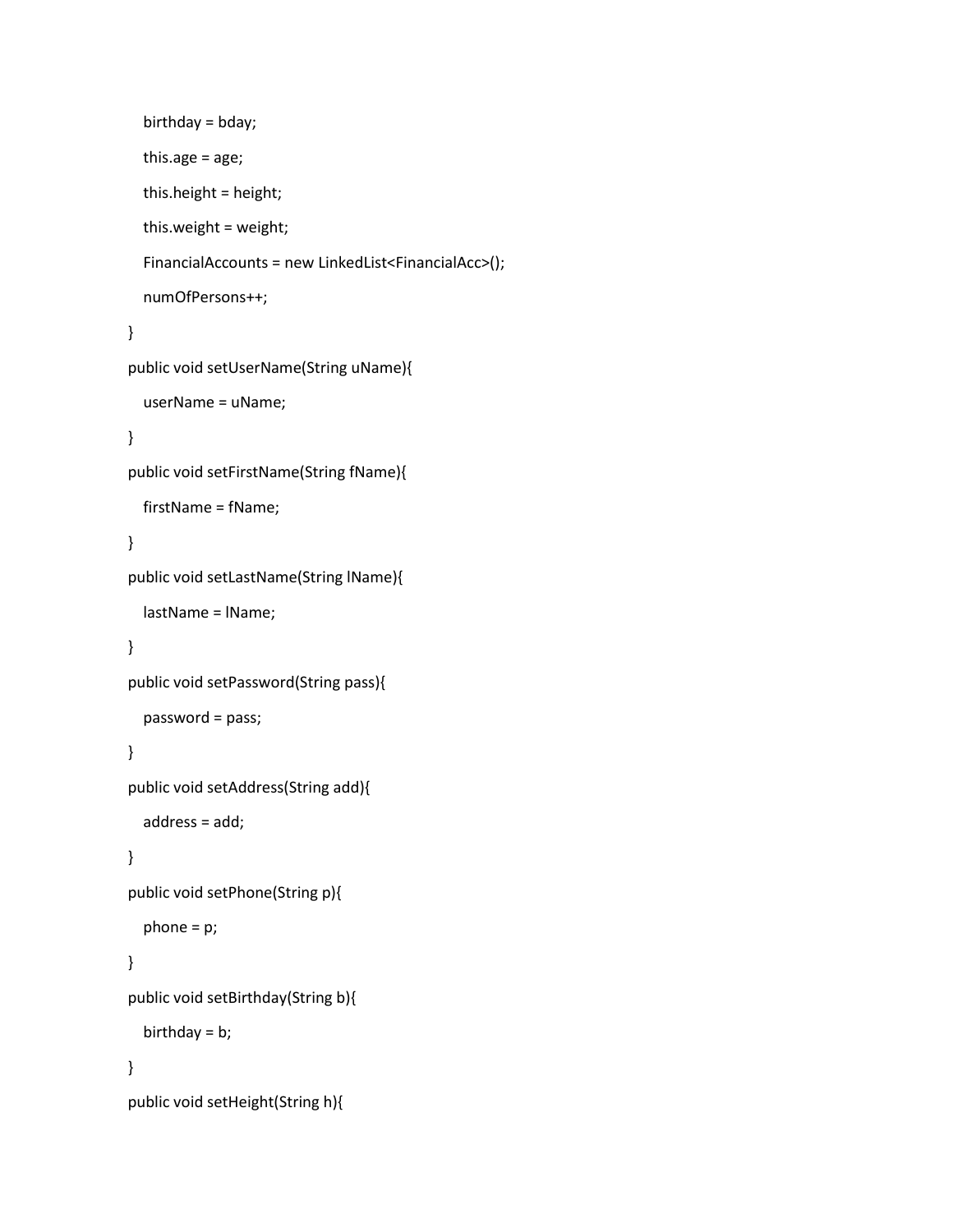```
 height = h;
} 
public void setAge(int a){
 age = a; } 
public void setWeight(int w){
  weight = w;
} 
public void addFinancialAcc(String accNum, String accType, double balance){
  FinancialAccounts.add();
  FinancialAccounts.tail.obj = new FinancialAcc(accNum, accType, balance);
} 
public boolean chkAccNum(String a){
  Node<FinancialAcc> temp = new Node<>();
  temp = FinancialAccounts.head;
  while(temp != null){
    if(temp.obj.getAccountNumber().equalsIgnoreCase(a)){
      return true;
    }
    temp = temp.next;
  }
  return false;
} 
public boolean hasFinancialAcc(){
  if(FinancialAccounts.head != null){
    return true;
  }else{
    return false;
```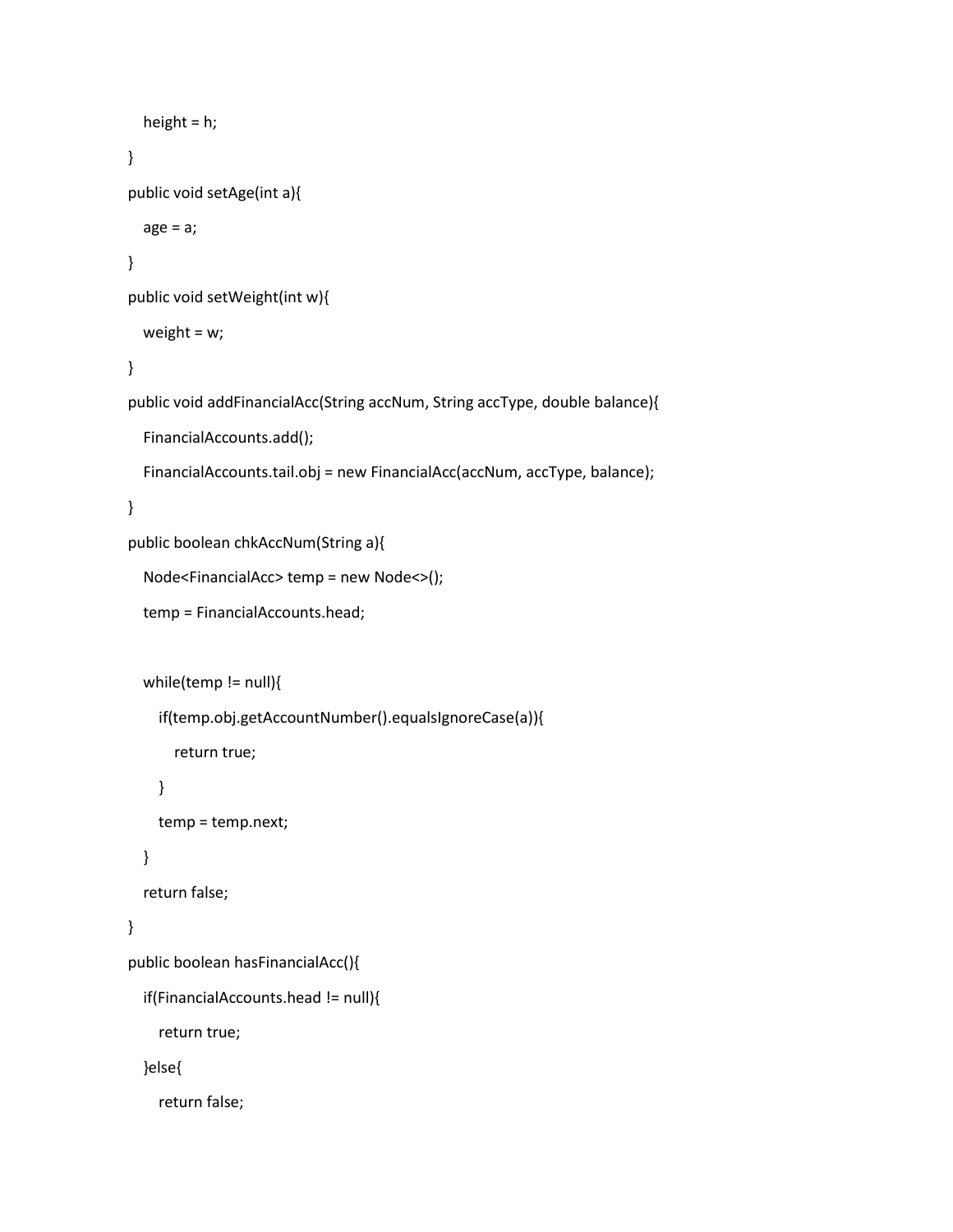```
 }
} 
public String getUserName(){
  return userName;
}
public String getFirstName(){
  return firstName;
} 
public String getLastName(){
  return lastName;
} 
public String getPassword(){
  return password;
} 
public String getAdress(){
  return address;
}
public String getPhone(){
  return phone;
}
public String getBirthday(){
  return birthday;
} 
public int getAge(){
  return age;
} 
public String getHeight(){
  return height;
}
```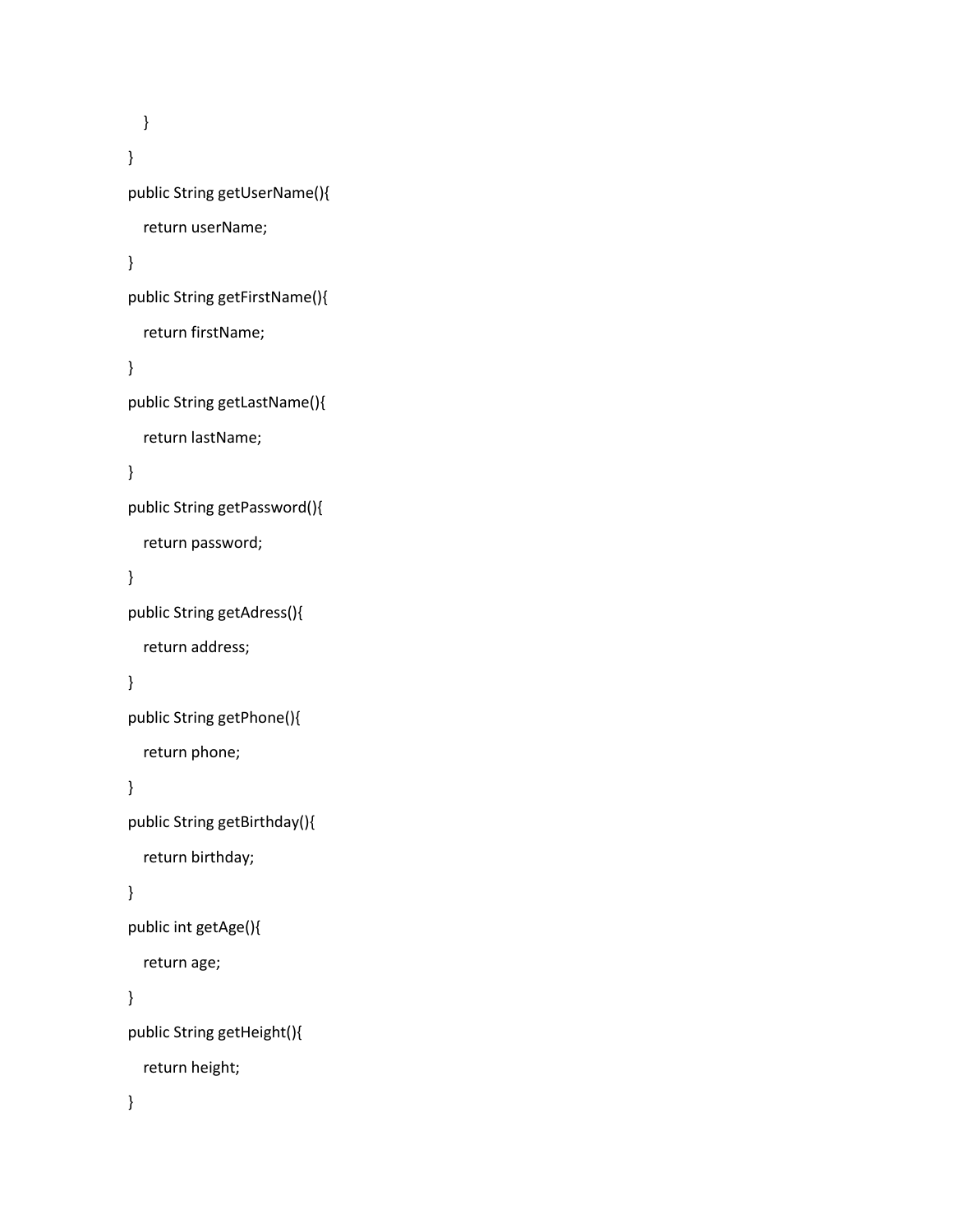```
 public int getWeight(){
  return weight;
} 
public int getNumOfPersons(){
  return numOfPersons;
} 
public Node<FinancialAcc> getFinancialAccount(String a){
  Node<FinancialAcc> temp = new Node<>();
  temp = FinancialAccounts.head;
 while(temp != null){
    if (a.equalsIgnoreCase(temp.obj.getAccountNumber())){
      return temp;
    }
    temp = temp.next;
  }
  return temp;
} 
public String displayFinancialAccounts(){
 String s = "";
  Node<FinancialAcc> temp = new Node<>();
  temp = FinancialAccounts.head;
 while(temp != null){
    s += "account number: " + temp.obj.getAccountNumber() + "\n";
   s += "account type: " + temp.obj.getAccountType() + "\n\rightharpoonupn";
    temp = temp.next;
  }
  return s;
}
```